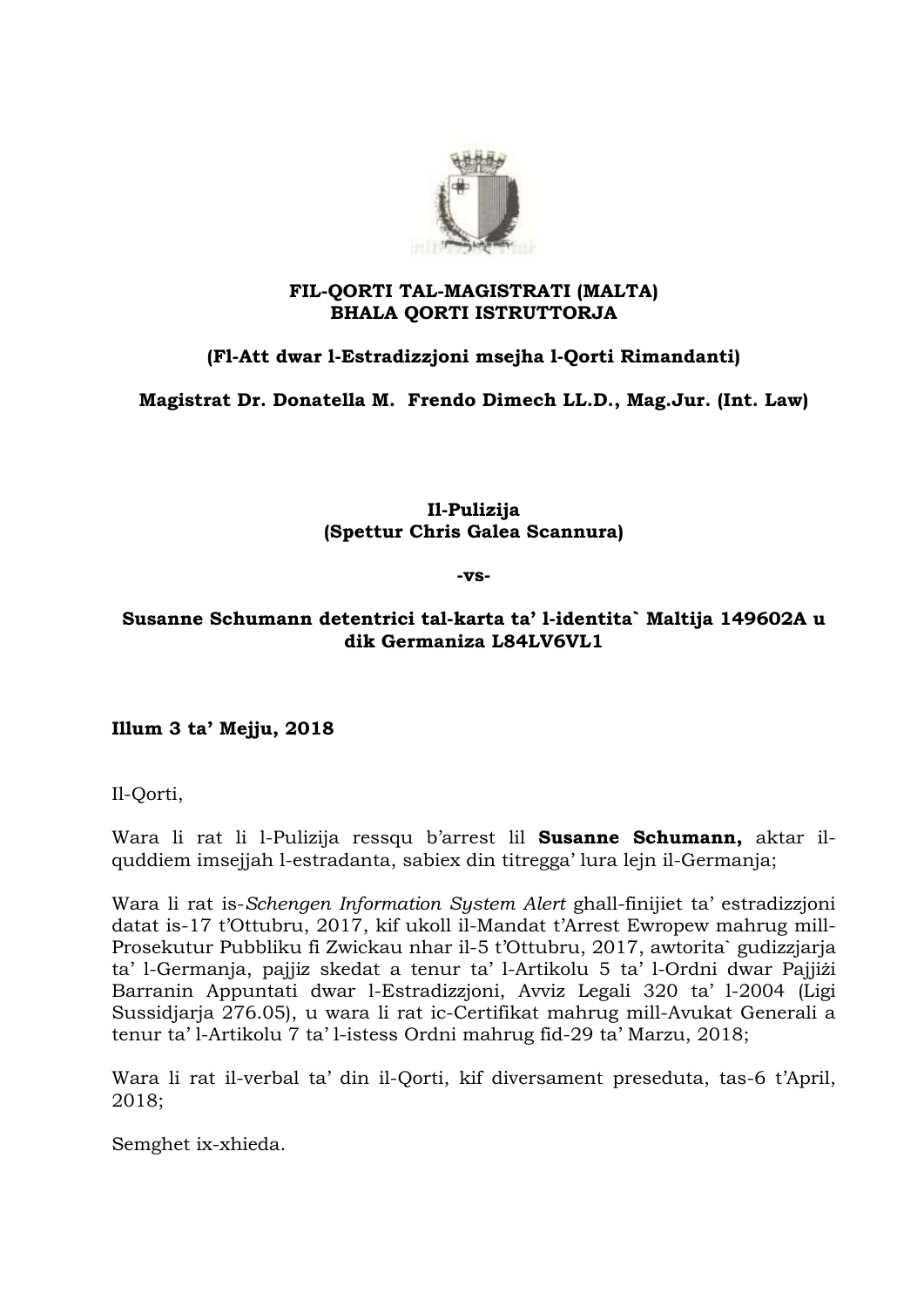Semghet is-sottomissjonijiet maghmula mill-prosekuzzjoni u mid-difiza dwar jekk il-Mandat t'Arrest Ewropew kellux jigi milqugh u b'hekk l-estradanta titregga' lura lejn il-Germanja.

Rat l-atti u d-dokumenti kollha.

Ikkunsidrat:

<u>.</u>

Illi l-estradanta hija mfittxija fil-Germanja għall-finijiet tat-tmexxija ta' prosekuzzjoni kriminali għall-għemil ta' reat imsemmi fil-mandat, u cioe` dak indikat bhala *'arson'*.

Illi kien hemm qbil li r-reat li dwaru qed tintalab it-treggija tal-estradanta hu reat t'estradizzjoni.

Fil-fatt dan ir-reat, galadarba hu reat skedat jew l-hekk imsejjah *'scheduled offence'*, jinkwadra ruhu bhala reat estradibbli ai termini tal-artikolu 59(2) tal-Ordni dwar Pajjiżi Barranin Appuntati dwar l-Estradizzjoni, li jipprovdi -

(2) L-imġieba tikkostitwixxi reat ta' estradizzjoni dwar pajjiż skedat jekk ikunu ġew sodisfatti dawn ilkondizzioniijet:

(*a*) l-imgieba tiġri fil-pajjiż skedat u ebda ħaġa minnha ma tiġri f'Malta;

(*b*) ċertifikat maħruġ minn awtorità adatta tal-pajjiż skedat ikun juri li l-imġieba tkun kondotta skedata;

(*ċ*) iċ-ċertifikat ikun juri li l-imġieba tkun punibbli taħt il-liġi tal-pajjiż skedat bi priġunerija jew xi forma oħra ta' detenzjoni għal żmien tliet snin jew b'piena akbar.

Illi galadarba ir-reat ta' hruq *("arson")* hu reat skedat, ma hemmx htiega li din il-Qorti tghaddi biex tiddetermina jekk il-kondotta imputata lill-estradanta filmandat t'arrest ewropew tikkostitwixxix ukoll reat taht id-dritt penali Malti. Madanakollu jinghad ghal kull buon fini li tali kondotta tikkostitwixxi reat ai termini tal-artikoli 316-318 tal-Kodici Penali, skond il-kaz.

## Fl-Opinion ta' Lord Bingham of Cornhill, fid-decizjoni moghtija mill-House of Lords fl-appell fl-ismijiet *Office of the King's Prosecutor, Brussels (Respondents) v. Armas* inghad:<sup>1</sup>

5. Paragraph 2 of article 2 of the Framework Decision is central to the main issue in this appeal. It sets out a list of offences which have been conveniently labelled "framework offences". These are not so much specific offences as kinds of criminal conduct, described in very general terms. Some of these, such as murder and armed robbery, are likely to feature, expressed in rather similar terms, in any developed criminal code. Others, such as corruption, racism, xenophobia, swindling and extortion, may find different expression in different codes. Included in the list, and relevant to this case, are the offences of trafficking in human beings, facilitation of unauthorised entry and residence and forgery of administrative documents. Underlying the list is an unstated assumption that offences of this character will feature in the criminal codes of all Member States. Article 2(2) accordingly provides that these framework offences, if punishable in the Member State issuing the European arrest warrant by a custodial sentence or detention order for a maximum period of at least three years, and as

<sup>1</sup> 17 November, 2005; SESSION 2005–06; [2005] UKHL 67; Hearing Date 12 October, 2005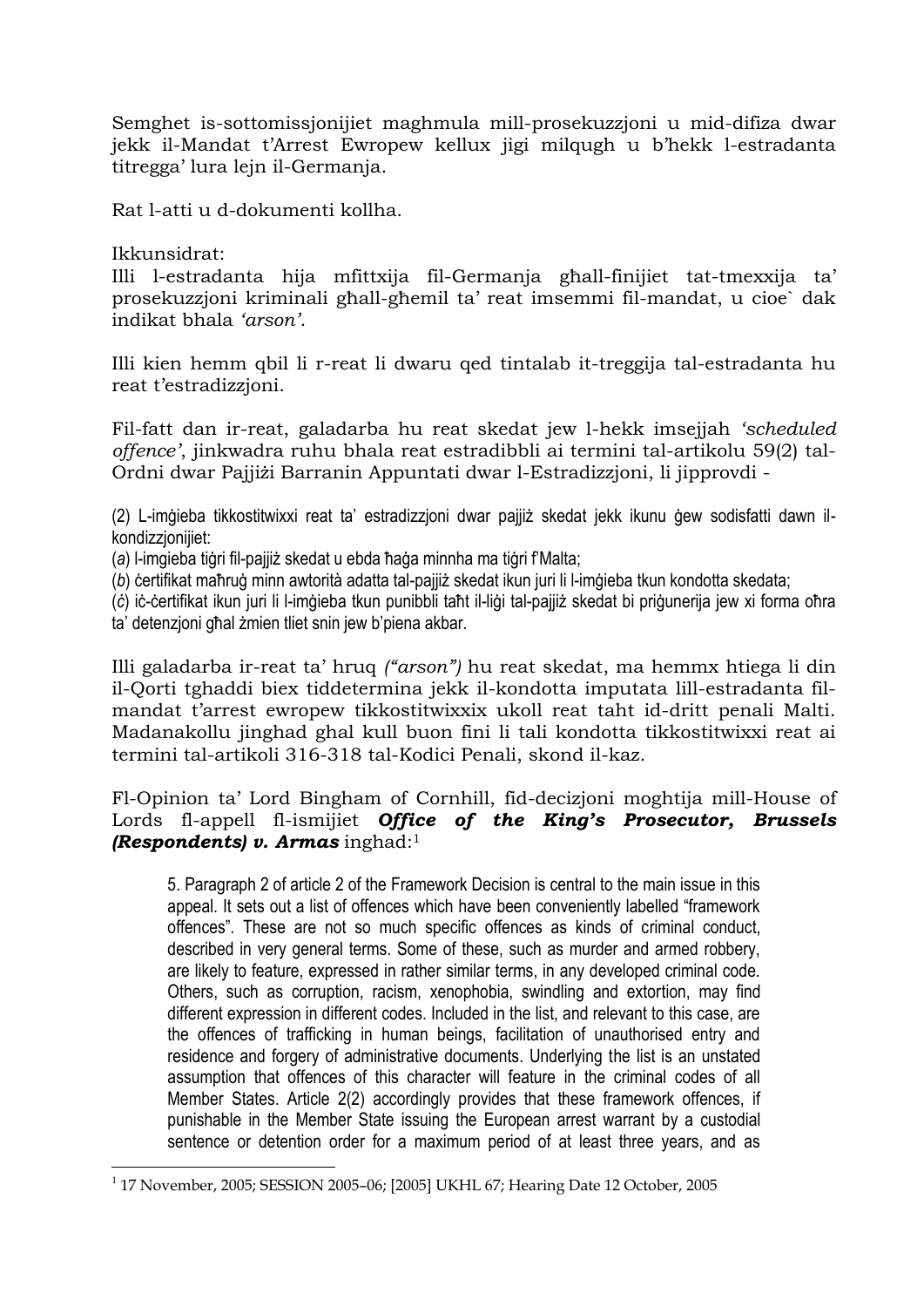defined by the law of that state, shall give rise to surrender pursuant to the warrant "without verification of the double criminality of the act".

This dispensation with the requirement of double criminality is the feature which distinguishes these framework offences from others. The assumption is that double criminality need not be established in relation to these offences because it can, in effect, be taken for granted. The operation of the European arrest warrant is not, however, confined to framework offences. Paragraph 4 of article 2 provides:

"For offences other than those covered by paragraph (2), surrender may be subject to the condition that the acts for which the European arrest warrant has been issued constitute an offence under the law of the executing [i.e., the requested] Member State, whatever the constituent elements or however it is described."

While, therefore, Member States may not require proof of double criminality where framework offences are in question they may do so in relation to any offence not covered by that list…….

Illi fil-fatt id-*Deċizjoni Kwadru tal-Kunsill tat-13 ta' Ġunju, 2002 fuq il-mandat ta' arrest Ewropew u l-proċeduri ta' konsenja bejn Stati Membri magħmul f'Lussemburgu fit-13 ta' Ġunju, 2002*, adottat konformement mat-Titolu VI tat-Trattat, li ghandu l-pattijiet tiegħu stipulati fl-arranġament relattiv u pubblikati fil-Gazzetta tal-Gvern li ggib id-data ta' l-1 ta' Ġunju, 2004, kif emendat bid-Deċiżjoni Qafas tal-Kunsill 2009/299/ĠAI tas-26 ta Frar, 2009, tipprovdi s-segwenti fl-artikolu 2:

2. L-offiżi li ġejjin, jekk huma punibbli fl-Istat Membru li joħroġ il-mandat bi sentenza ta' kustodja jew ordni ta' detenzjoni għal perjodu massimu ta' mill-inqas tlett snin u kif inhuma definiti mil-liġi ta' l-Istat Membru li joħroġ il-mandat, għandhom, taħt it-termini ta' din id-Deċiżjoni Kwadru u mingħajr verifikazzjoni tal-kriminalità doppja ta' l-att, jwasslu għaċ-ċediment skond mandat ta' arrest Ewropew: …..

 $-$  Hrug…..

Illi l-istess mandat t'arrest ewropew fis-sezzjoni *'c)'* tieghu jipprovdi li r-reat li dwaru qed tintalab it-treggija tal-estradanta hu punibbli bi priġunerija massima ta' ghaxar snin u ghalhekk jissodisfa ir-rekwizit tal-imsemmi artikolu 2.2 tad-Decizjoni Kwadru kif riflessa fl-artikolu 59(2)(c) tal-Ordni.

Ghaldaqstant ir-rekwiziti kollha kif stipulati bl-artikolu 59(2) tal-Ordni huma ghal kollox soddisfatti u ghalhekk ir-reat, li dwaru qed tintalab it-treggija, jikkostitwixxi reat ta' estradizzjoni.

Illi ma giet sollevata ebda raguni msemmija fl-artikolu 13 tal-Ordni li tammonta ghall-impediment ghall-estradizzjoni *('bar to extradition')*.

Ghaldaqstant ai termini tal-artikolu 24 tal-Ordni dwar Pajjiżi Barranin Appuntati dwar l-Estradizzjoni, Avviz Legali 320 ta' l-2004 (Ligi Sussidjarja 276.05) -